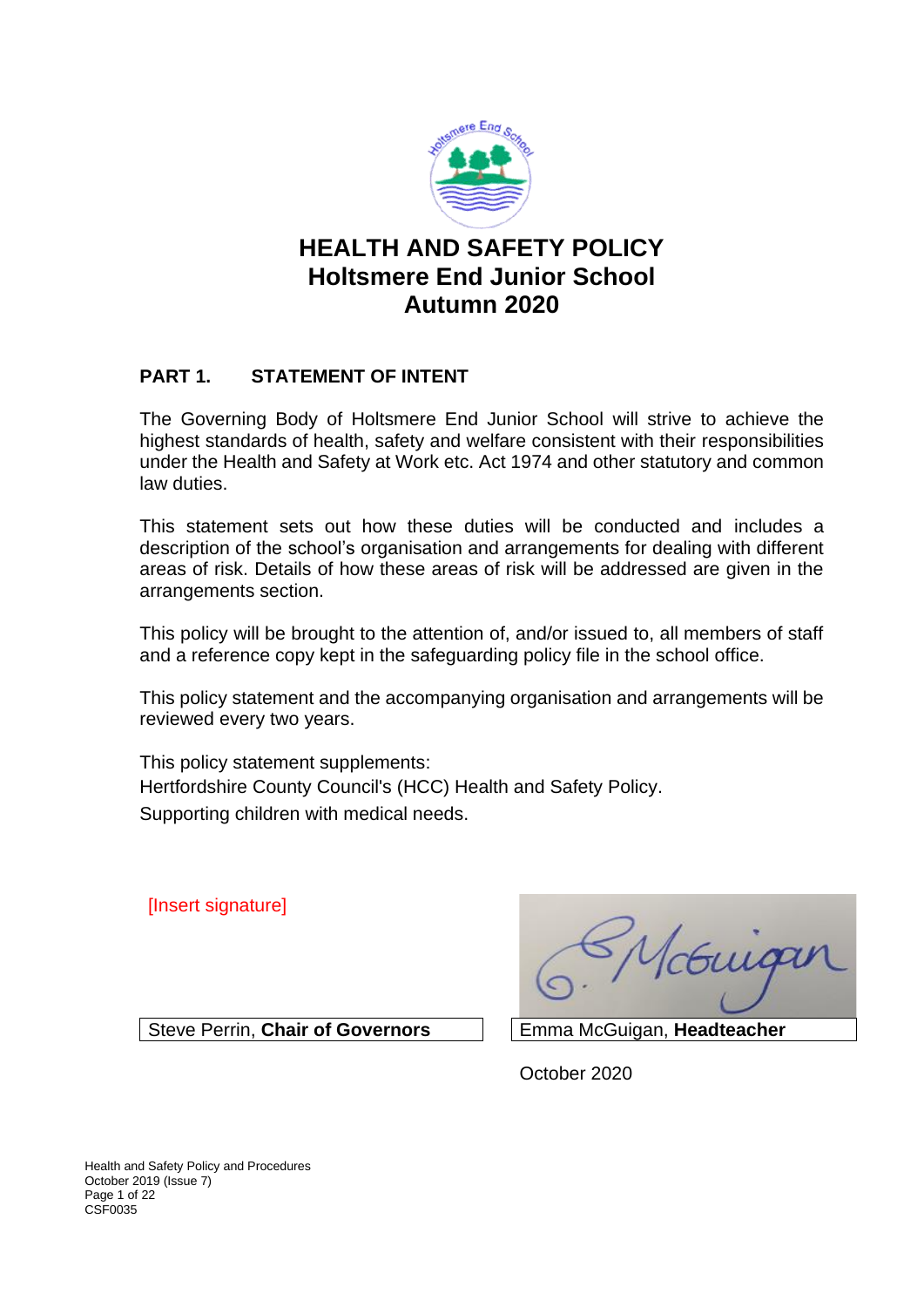## **PART 2. ORGANISATION**

As the employer the Local Authority has overall responsibility for Health and Safety in Community and Voluntary Controlled Schools.

## **At a school level duties and responsibilities have been assigned to staff and governors as detailed below.**

## **Responsibilities of the Governing Body**

The Governing Body are responsible for ensuring health and safety management systems are in place and effective. They fulfil a strategic role in health and safety and are not expected to be involved in day to day management of the school.

As a minimum these management systems should adhere to the LA's health and safety policy, procedures and standards as detailed in the Education Health and **[Safety Manual.](http://www.thegrid.org.uk/info/healthandsafety/manual.shtml)** 

A Health & Safety Governor Phil Murray has been appointed to receive relevant information, monitor the implementation of policies and procedures and to feedback health and safety issues and identified actions to the Governing Body.

The Governing body will receive regular reports from the Headteacher in order to enable them to provide and prioritise resources for health and safety issues.

Where required the Governing body will seek specialist advice on health and safety which the establishment may not feel competent to deal with.

HCC's Health and Safety Team, Tel: 01992 556478 [healthandsafety@hertfordshire.gov.uk](mailto:healthandsafety@hertfordshire.gov.uk) provide competent health and safety advice for Community, Community Special and VC schools.

### **Responsibilities of the Headteacher**

Overall responsibility for the day to day management of health and safety in accordance with the LA's health and safety policy and procedures rests with the Headteacher.

The Headteacher has responsibility for:

- Co-operating with the LA and Governing Body to enable health and safety policy and procedures to be implemented and complied with.
- Communicating the policy and other appropriate health and safety information to all relevant people including contractors.
- Ensuring effective arrangements are in place to pro-actively manage health and safety by conducting and reviewing inspections and risk assessments and implementing required actions.
- Reporting to the Governing body on health and safety performance and any safety concerns/ issues which may need to be addressed by the allocation of funds.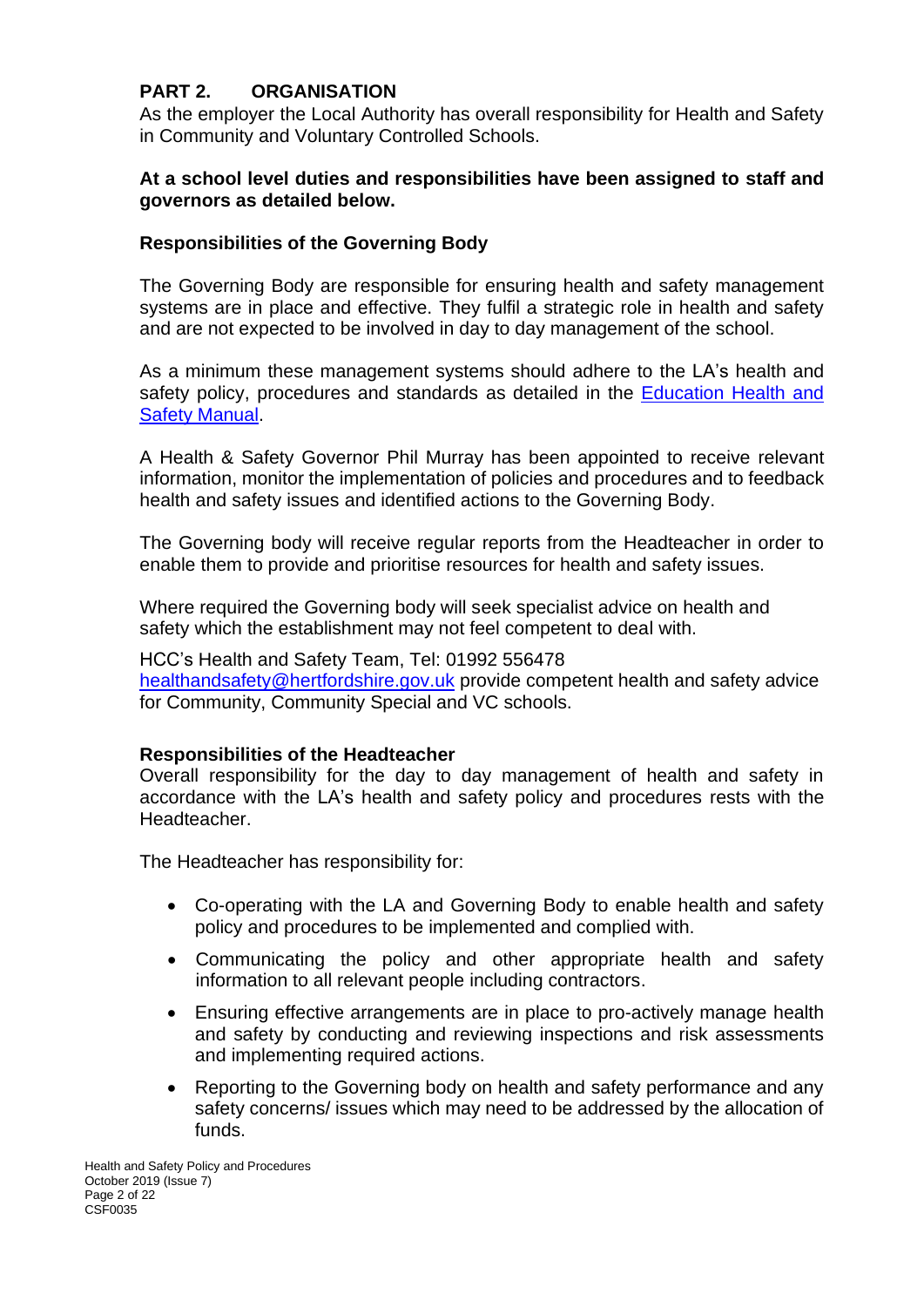- Ensuring that the premises, plant and equipment are maintained in a safe and serviceable condition.
- Reporting to the LA any significant risks which cannot be rectified within the establishment's budget.
- Ensuring all staff are competent to carry out their roles and are provided with adequate information, instruction and training.
- Ensuring consultation arrangements are in place for staff and their trade union representatives (where appointed) and recognising the right of trade unions in the workplace to require a health and safety committee to be set up.
- Monitoring purchasing and contracting procedures to ensure health and safety is included in specifications & contract conditions.

### **Whilst overall responsibility for health and safety cannot be delegated the Headteacher may choose to delegate certain tasks to other members of staff.**

The task of overseeing health and safety on the site has been delegated by the head to the site manager Samantha Decker.

## **Responsibilities of other staff holding posts of special responsibility**

The school site manager and cleaners will:

- Apply the school's health and safety policy to their own department or area of work.
- Ensure staff under their control are aware of and follow relevant published health and safety guidance (from sources such as CLEAPSS, AfPE etc.)
- Ensure health and safety risk assessments are undertaken for the activities for which they are responsible and that identified control measures are implemented.
- Ensure that appropriate safe working procedures are brought to the attention of all staff under their control.
- Take appropriate action on health, safety and welfare issues referred to them, informing the head of any problems they are unable to resolve within the resources available to them.
- Carry out regular inspections of their areas of responsibility and report / record these inspections.
- Ensure the provision of sufficient information, instruction, training and supervision to enable staff and pupils to avoid hazards and contribute positively to their own health and safety.
- Ensure that all accidents (including near misses) occurring within their area of responsibility are promptly reported and investigated.

### **Responsibilities of employees**

Under the Health and Safety at Work Act etc. 1974 all employees have general health and safety responsibilities. All employees are obliged to take care of their own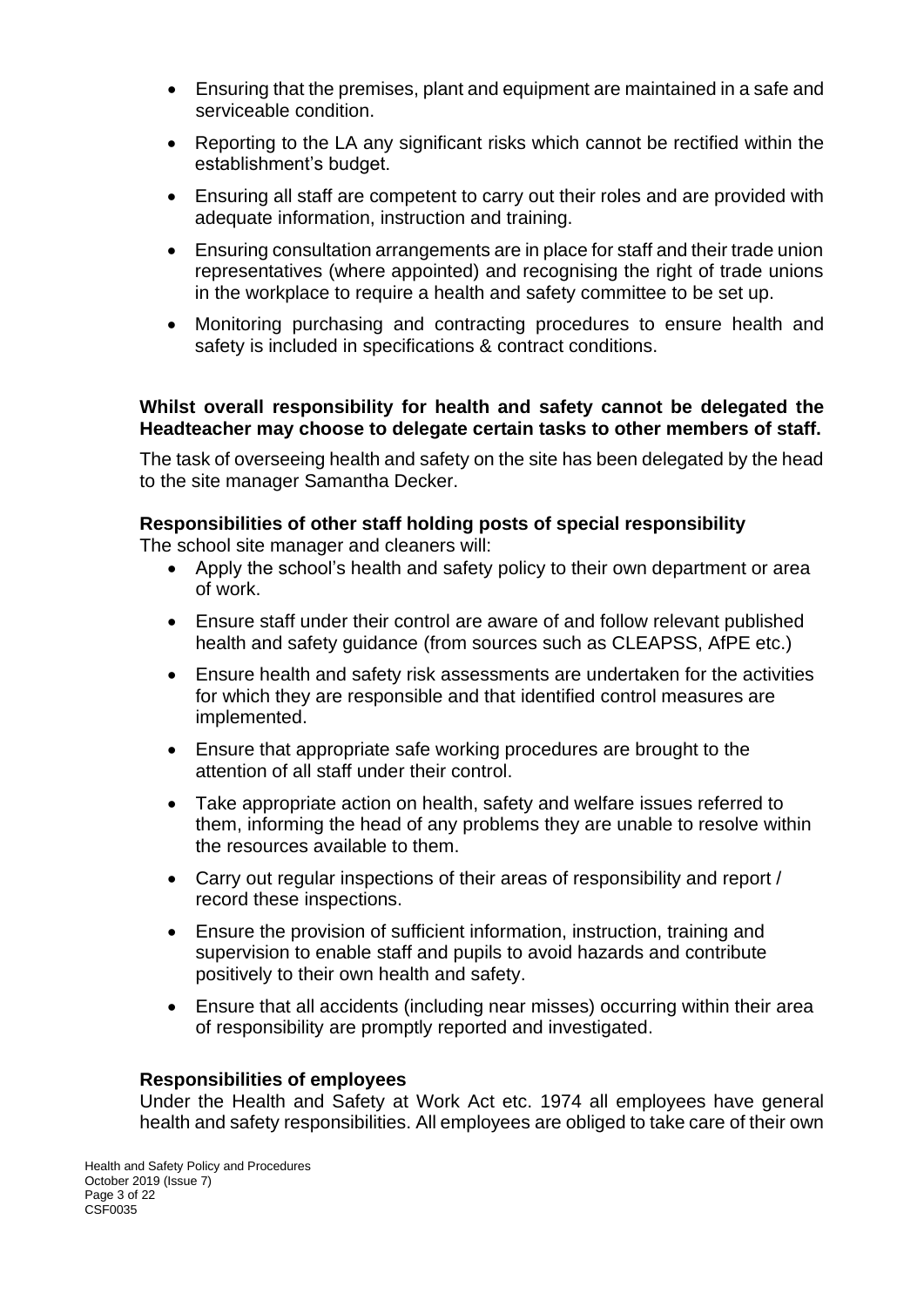health and safety whilst at work along with that of others who may be affected by their actions.

All employees have responsibility to:

- Take reasonable care for the health and safety of themselves and others in undertaking their work.
- Comply with the school's health and safety policy and procedures at all times.
- Report all accidents and incidents in line with the reporting procedure.
- Co-operate with school management on all matters relating to health and safety.
- Not to intentionally interfere with or misuse any equipment or fittings provided in the interests of health safety and welfare.
- Report all defects in condition of premises or equipment and any health and safety concerns immediately to their line manager.
- Ensure that they only use equipment or machinery that they are competent / have been trained to use.
- Make use of all necessary control measures and personal protective equipment provided for safety or health reasons.

## **PART 3. LOCAL ARRANGEMENTS**

Detailed information on the LA's expectations are provided in the Education Health [and Safety Manual.](http://www.thegrid.org.uk/info/healthandsafety/manual.shtml)

| Appendix 1  |                              | <b>Risk Assessments</b>                          |
|-------------|------------------------------|--------------------------------------------------|
| Appendix 2  |                              | Offsite visits                                   |
| Appendix 3  | -                            | Health and Safety Monitoring and Inspections     |
| Appendix 4  | -                            | Fire Evacuation and other Emergency Arrangements |
| Appendix 5  | -                            | Fire Prevention, Testing of Equipment            |
| Appendix 6  | -                            | <b>First Aid and Medication</b>                  |
| Appendix 7  | -                            | <b>Accident Reporting Procedures</b>             |
| Appendix 8  | -                            | Health and Safety Information and Training       |
| Appendix 9  | -                            | Personal safety / lone Working                   |
| Appendix 10 | -                            | <b>Premises Work Equipment</b>                   |
| Appendix 11 | $\qquad \qquad \blacksquare$ | <b>Flammable and Hazardous Substances</b>        |
| Appendix 12 | $\qquad \qquad \blacksquare$ | Asbestos                                         |
| Appendix 13 | -                            | Contractors                                      |
| Appendix 14 | -                            | Work at Height                                   |

Health and Safety Policy and Procedures October 2019 (Issue 7) Page 4 of 22 CSF0035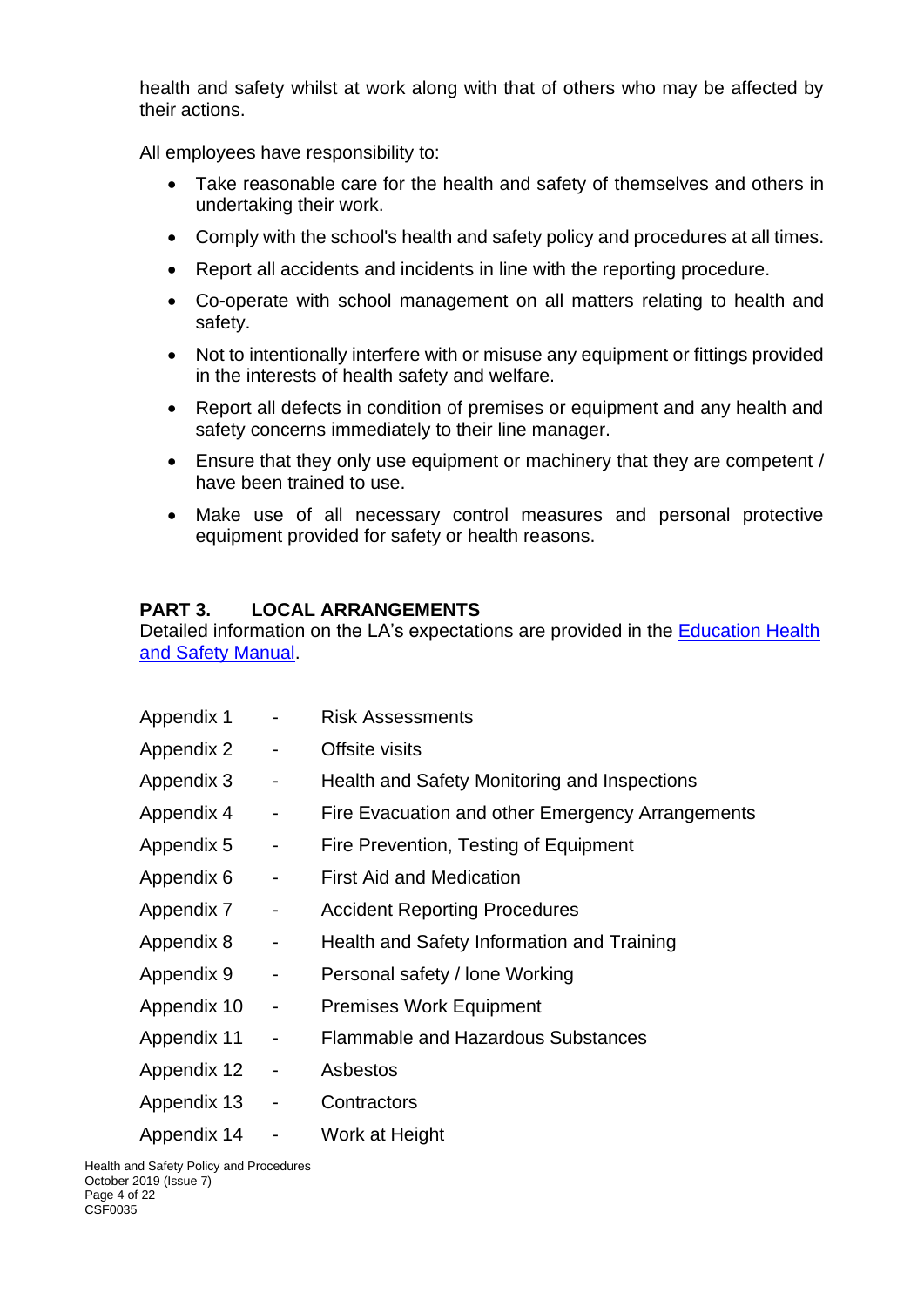| Appendix 15 | Moving and Handling             |
|-------------|---------------------------------|
| Appendix 16 | <b>Display Screen Equipment</b> |
| Appendix 18 | Lettings                        |
| Appendix 20 | <b>Stress</b>                   |
| Appendix 21 | Legionella                      |
| Appendix 22 | <b>School Swimming</b>          |

**APPENDIX 1**

### **RISK ASSESSMENTS**

### **General Risk Assessments**

The school conducts and documents risk assessments for all activities presenting a significant risk. These are co-ordinated by Emma McGuigan, Headteacher, following guidance contained in the [Education Health and Safety Manual](http://www.thegrid.org.uk/info/healthandsafety/manual.shtml#r) and are approved by the Headteacher/

Risk assessments are available for all staff to view and are held centrally in the school office. These assessments will be reviewed on an annual basis or when the work activity changes, whichever is the soonest. Staff will be made aware of any changes to risk assessments relating to their work.

### **Individual Risk Assessments**

Specific assessments relating to staff member(s) or pupil(s) are held on that individual's file and will be undertaken by the Head teacher.

Such risk assessments will be reviewed on a regular basis.

It is the responsibility of all staff to inform their line manager of any medical conditions (including pregnancy) which may impact upon their work.

### **Curriculum Activities**

Risk assessments for curriculum activities will be carried out by subject leaders using the relevant codes of practice and model risk assessments detailed below.

All LA schools have a subscription to **CLEAPSS** and their publications are used as sources of model risk assessment within Science, Art and DT. See

- CLEAPSS technology site [http://dt.cleapss.org.uk/;](http://dt.cleapss.org.uk/)
- CLEAPSS science site<http://science.cleapss.org.uk/>
- CLEAPSS primary school's site<http://primary.cleapss.org.uk/>

In addition the following publications are used within the school as sources of model risk assessments:

• Be Safe! Health and Safety in primary science and technology, 4th Edition ASE ISBN ISBN 978-0-86357-426-9

Health and Safety Policy and Procedures October 2019 (Issue 7) Page 5 of 22 CSF0035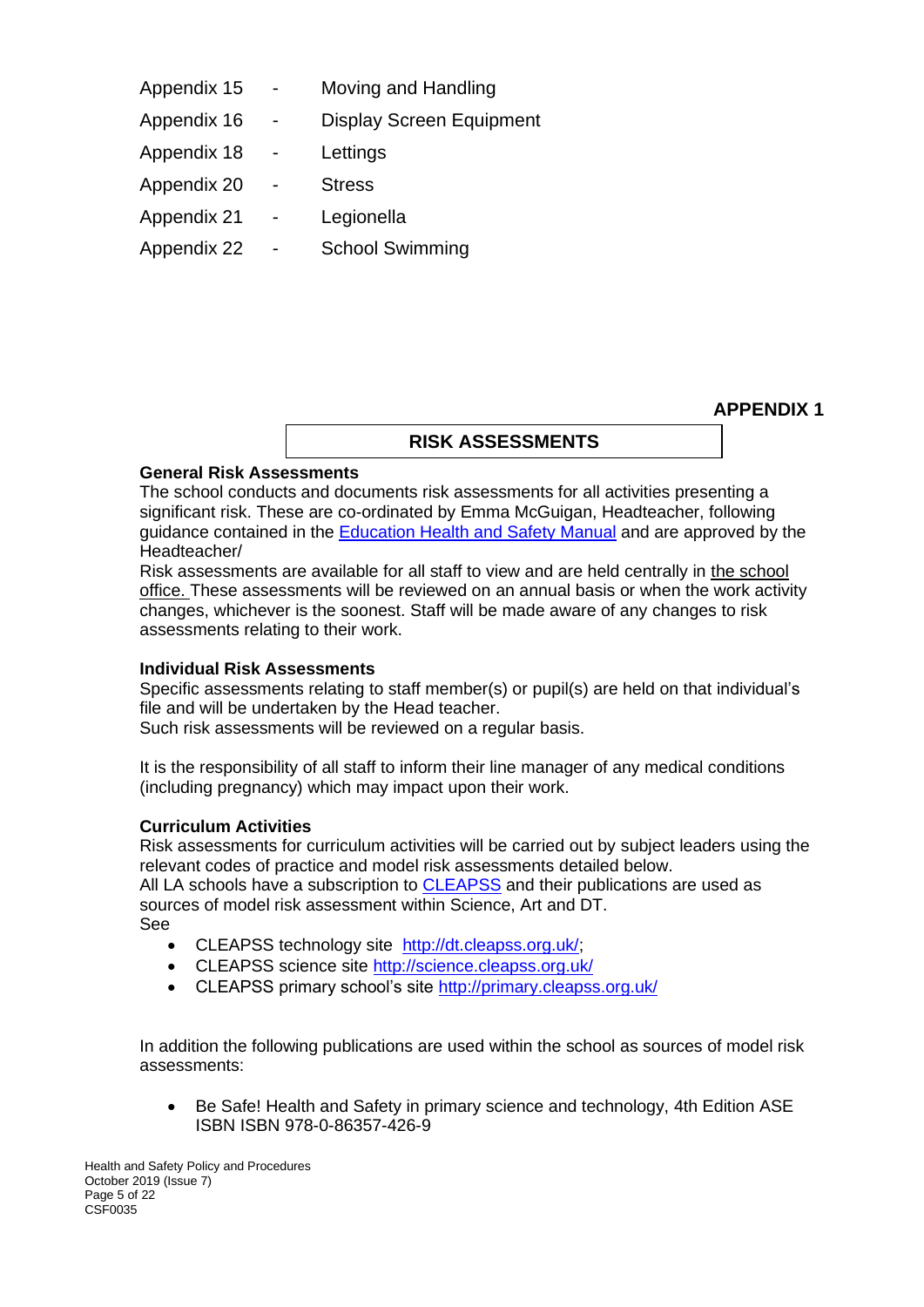• Safe Practice in Physical Education, School Sport and Physical Activity 2016' Association of PE 'AfPE' <http://www.afpe.org.uk/>

## **APPENDIX 2**

### **OFFSITE VISITS**

HCC has adopted the Outdoor Education Advisory Panel's (OEAP) [national guidance](https://oeapng.info/) for learning outside the classroom and offsite visits and all offsite visits will be planned following this guidance available via<https://oeapng.info/>

Responsibilities of key roles are outlined by the OEAP here: [Visit leader](https://oeapng.info/downloads/download-info/3-4k-visit-or-activity-leader) [EVC](https://oeapng.info/downloads/download-info/3-4j-evc-responsibilities) **[Headteacher](https://oeapng.info/downloads/download-info/3-4g-headteacher/)** 

HCC's policy for the management of Learning outside the classroom and offsite visits is available here<https://www.thegrid.org.uk/info/healthandsafety/visits/manual.shtml>

The LA's Offsite Visits Advisor must be notified of all level 3 trips, which include self-led adventurous activities, fieldwork trips to open or "wild" country, and all trips overseas. This will be done via the use of Evolve, the online notification and approvals system.

Evolve is used for the planning and approval of offsite visits. Relevant risk assessments, participant's names etc. will be attached electronically as required] / The school also have their own set of standard operating procedures and risk assessments for local learning areas (routine / low risk activities taking place near the school)

The member of staff planning the trip (visit leader) will submit all relevant paperwork and risk assessments relating to the trip to the school's Educational Visits Co-ordinator(s) Emma McGuigan who will check the documentation and planning of the trip and if acceptable refer the visit for approval to Emma McGuigan HCC recommends that the EVC should attend training and refresher training every 3 -5 years.

### **APPENDIX 3**

## **HEALTH AND SAFETY MONITORING AND INSPECTION**

A formal inspection of the site will be conducted on a termly basis and be undertaken / coordinated by Emma McGuigan.

Inspections of individual departments will be carried out by Heads of Department or nominated staff.

In both cases the person(s) undertaking inspection will complete a report in writing and submit this to the head teacher Responsibility for following up items detailed in the safety inspection report will rest with the head teacher.

A named governor, Phil Murray, will be involved in monitoring the school's health and safety management systems on at least an annual basis and report back to both the relevant subcommittee and full governing body meetings.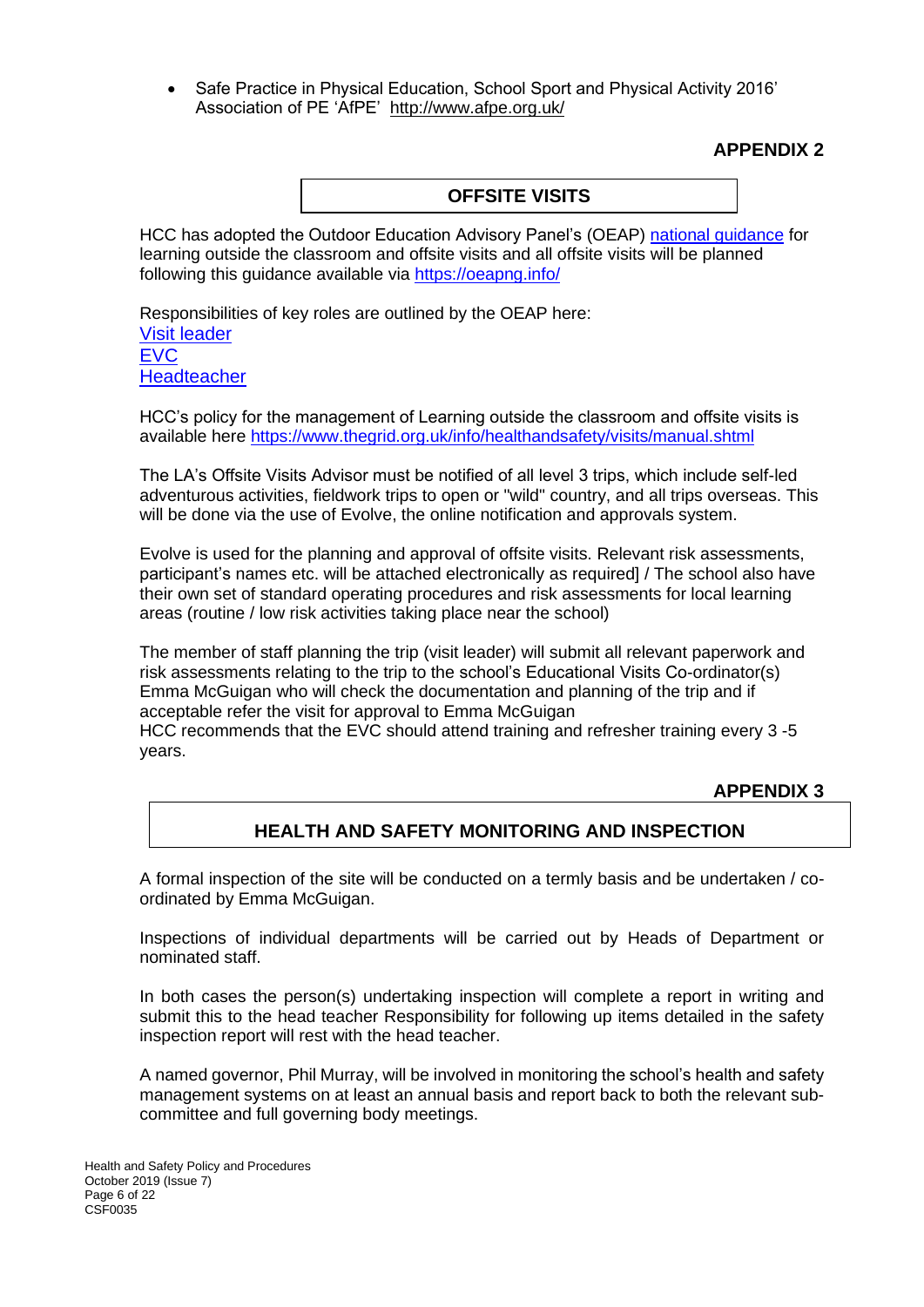Advice and pro forma inspection checklists to assist the monitoring process can be found in the **Education Health and Safety Manual.** 

Inspections will be conducted jointly with the establishment's health and safety representative(s) if possible.

Health and Safety Policy and Procedures October 2019 (Issue 7) Page 7 of 22 CSF0035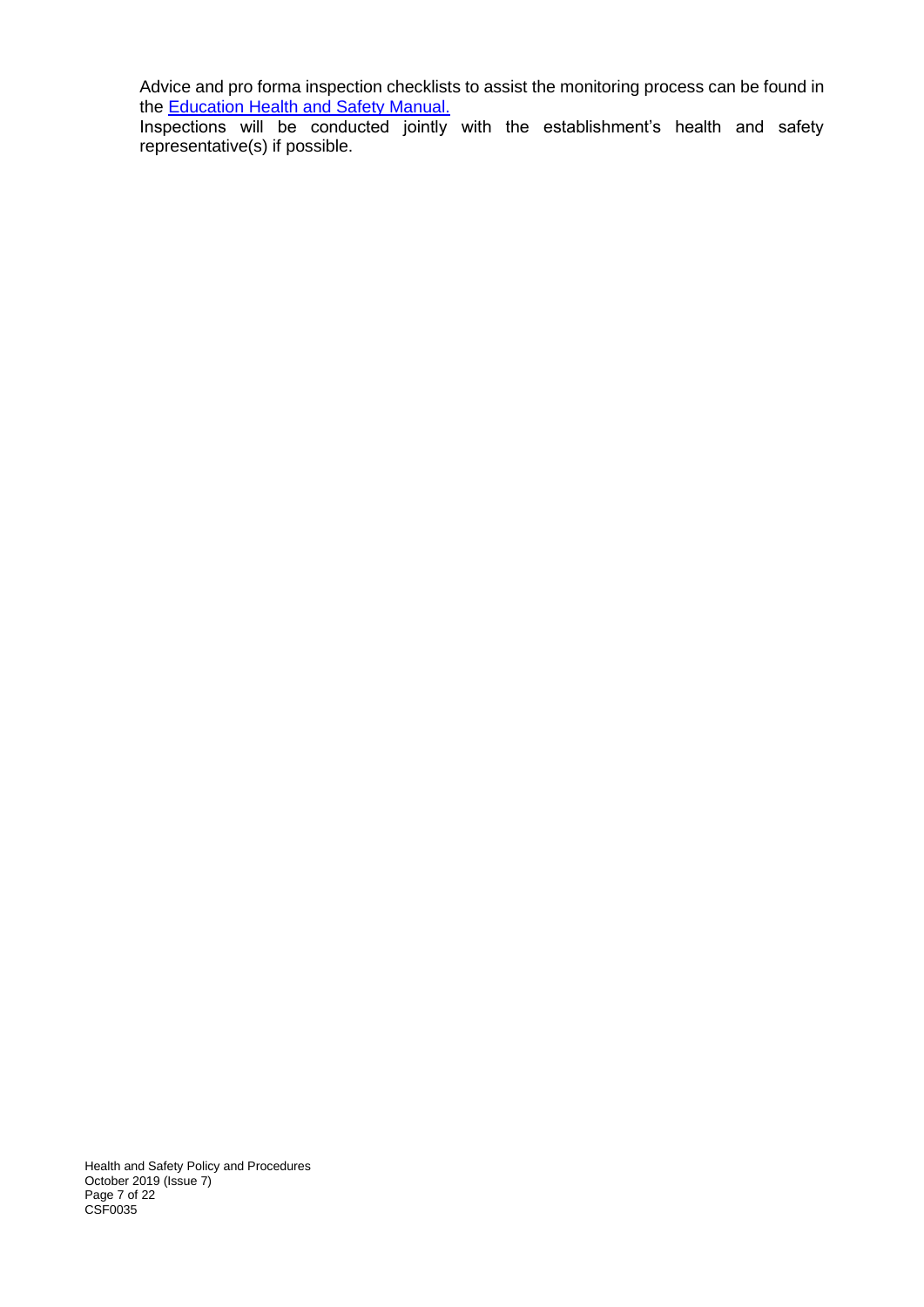## **FIRE EVACUATION AND OTHER EMERGENCY ARRANGEMENTS**

The headteacher is responsible for ensuring the school's fire risk assessment is undertaken and implemented following guidance contained in ['Fire safety risk assessment;](https://www.gov.uk/government/publications/fire-safety-risk-assessment-educational-premises)  [Educational premises'](https://www.gov.uk/government/publications/fire-safety-risk-assessment-educational-premises) and the [Education Health and Safety Manual.](http://www.thegrid.org.uk/info/healthandsafety/fire_safety.shtml) 

The fire risk assessment is located in the school's fire log book and will be reviewed on an annual basis.

#### **Emergency Procedures**

Fire and emergency evacuation procedures are detailed in the staff handbook and a summary posted in each classroom. These procedures will be reviewed at least annually and are made available to all staff as part of the school's induction process. This training is supported by regular termly drills.

Evacuation procedures are also made available to all other users of the building (contractors / visitors/ hirers etc.).

Emergency exits, fire alarm call points, assembly points etc. are clearly identified by safety signs and notices.

Emergency contact and key holder details are maintained as part of the school's emergency response plan by the office staff and updated to the LA via Solero.

#### **Fire Drills**

• Fire drills will be undertaken termly and results recorded in the fire log book.

#### **Fire Fighting**

- Staff must ensure the alarm is raised BEFORE attempting to tackle a fire.
- The safe evacuation of persons is an absolute priority. Staff may only attempt to deal with small fires, **if it is safe to do so without putting themselves at risk**, using portable fire fighting equipment.
- Staff are made aware of the type and location of portable fire fighting equipment and receive basic instruction in its correct use at induction.

#### **Details of chemicals and flammable substances on site**.

An inventory of these will be kept by the cleaner Carole Webb as appropriate, for consultation.

**APPENDIX 5**

### **INSPECTION /MAINTENANCE OF EMERGENCY EQUIPMENT**

Health and Safety Policy and Procedures October 2019 (Issue 7) Page 8 of 22 CSF0035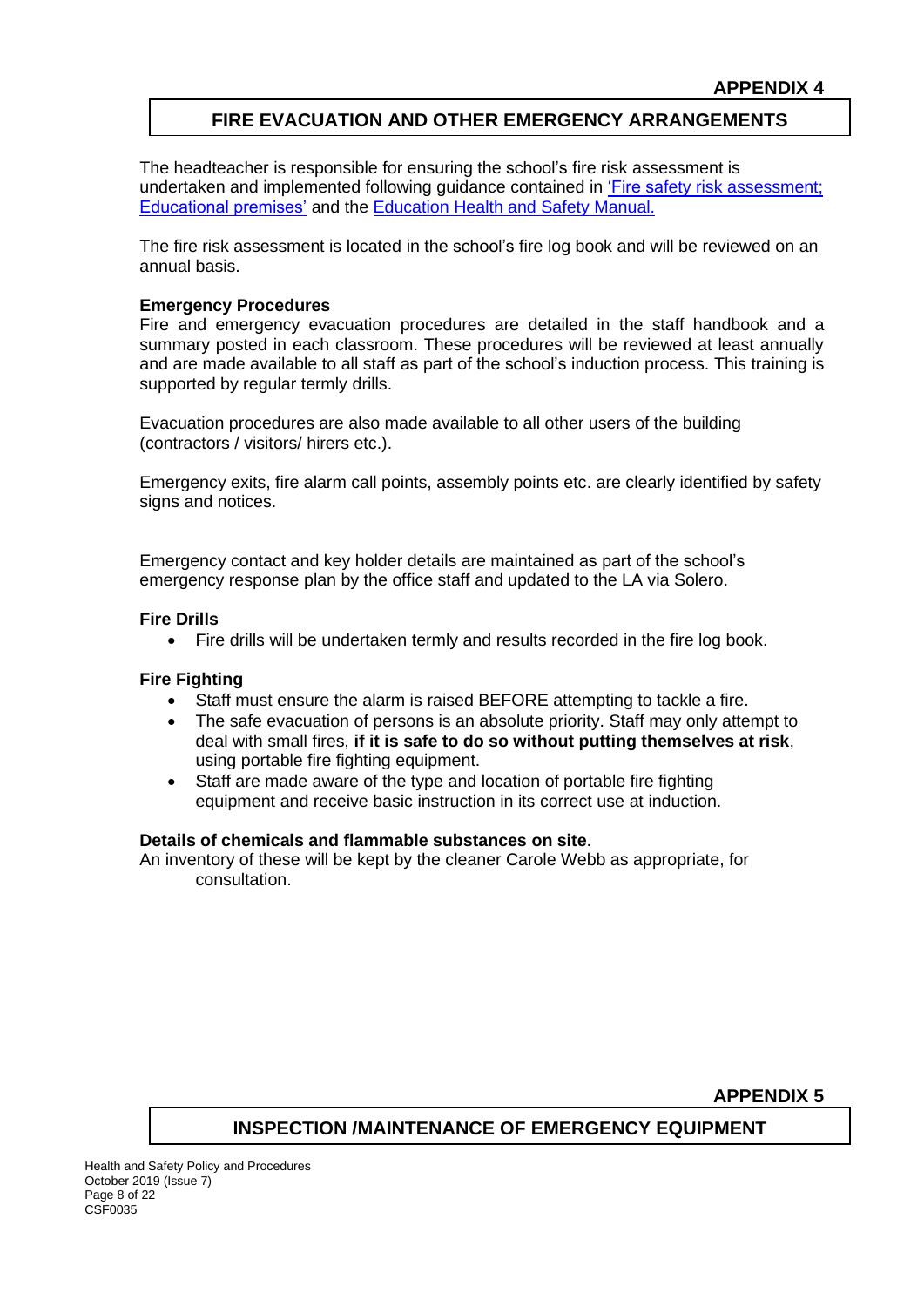Samantha decker, the site manager, is responsible for ensuring that the school's fire log is kept up to date and that the following inspection / maintenance is undertaken and recorded in the fire log book located in the school office.

### **FIRE ALARM SYSTEM**

Fire alarm call points will be tested weekly in rotation. This test will occur on a Friday between 7.00 and 7.30am.

Any defects on the system will be reported immediately to the alarm contractor ADT. A fire alarm maintenance contract is in place with ADT and the system tested 6 monthly by them.

### **FIRE FIGHTING EQUIPMENT**

Weekly in-house checks are undertaken to ensure that all fire fighting equipment remains available for use and operational.

ADT undertakes an annual maintenance service of all fire fighting equipment. Defective equipment or extinguishers that need recharging should be taken out of service and reported direct to Emma McGuigan, head teacher.

#### **EMERGENCY LIGHTING SYSTEMS**

Emergency lighting will be checked for operation monthly in house and these tests recorded.

Annually a full discharge test for the duration of the batteries and certification of the system will be undertaken by ADT.

#### **MEANS OF ESCAPE**

Daily checks are undertaken for any obstructions on exit routes and ensures all final exit doors are operational and available for use.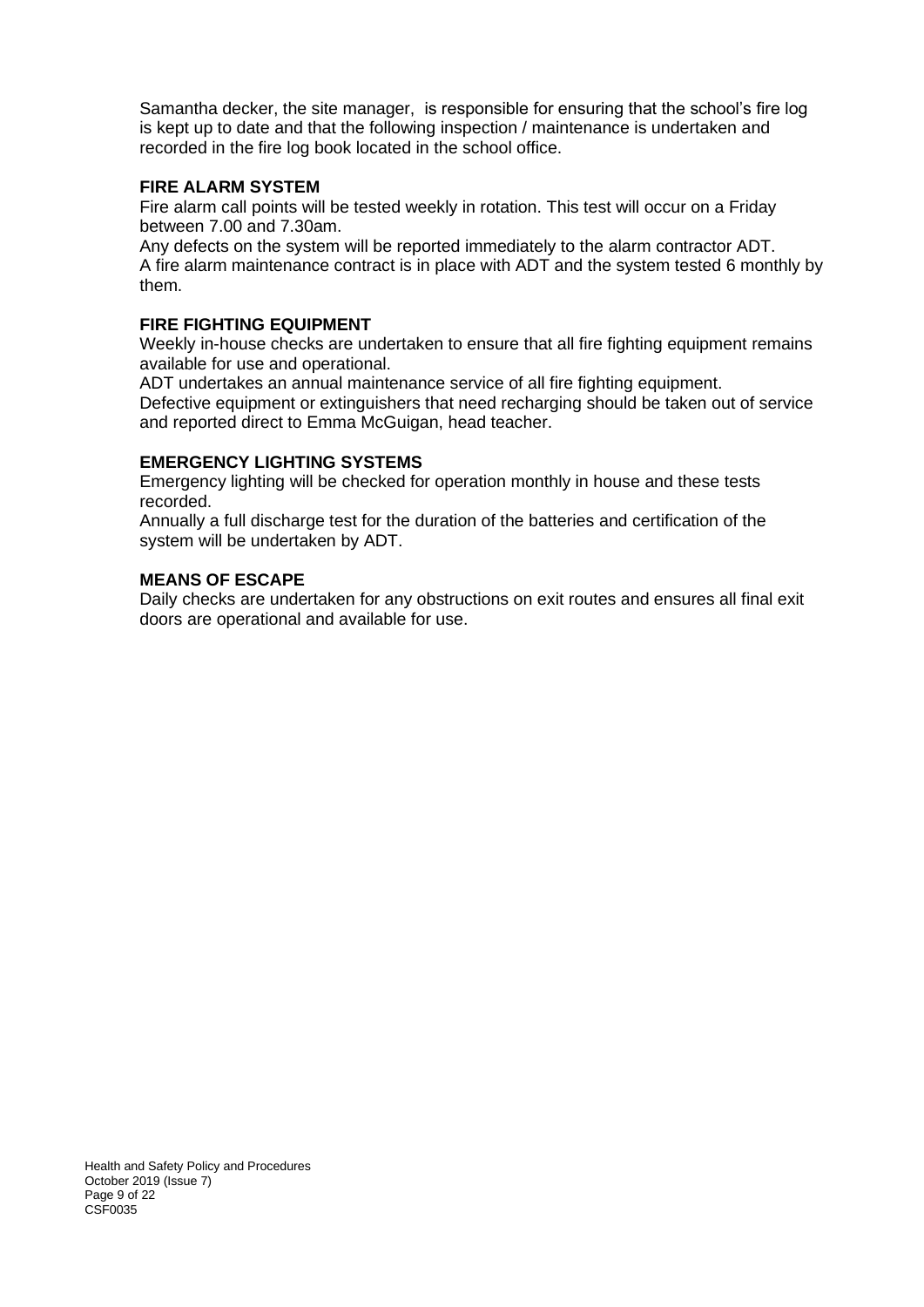### **FIRST AID AND MEDICATION**

The school has assessed the need for first aid provision and identified the following staff to provide first aid (both on site and where required for trips/visits and extra curricular activities).

#### **TRAINED TO EMERGENCY FIRST AID AT WORK (1 day / 6 hrs):**

All members of staff. Training list kept in file in the school office.

First aid qualifications remain valid for 3 years. Michelle Payne, school secretary, will ensure that refresher training is organised to maintain competence and that new persons are trained should first aiders leave.

#### **FIRST AID BOXES ARE LOCATED AT THE FOLLOWING POINTS:**

Every classroom and teaching area has it's own first aid box as well as the medical room.

Michelle Payne is responsible for regularly checking (termly) that the contents of first aid boxes, including travel kits/ those in vehicles are complete and replenished as necessary.

**Transport to hospital:** Where a first aider considers it necessary, the injured person will be sent directly to hospital (normally by ambulance). Parents / carers will be notified immediately of all major injuries to pupils.

No casualty will be allowed to travel to hospital unaccompanied and an accompanying adult will be designated in situations where the parents/carers cannot be contacted in time.

Where there is any doubt about the appropriate course of action, the first aider will consult with the Health Service helpline (NHS Direct 0845 4647) and, in the case of pupil with the parents/carers.

#### **Administration of medicines**

All medication will be administered to pupils in accordance with the DfE document [Supporting pupils at school with medical conditions.](https://www.gov.uk/government/publications/supporting-pupils-at-school-with-medical-conditions--3) Detailed arrangements are provided in a separate school policy.

No member of staff will administer **any** medication (prescribed or non-prescribed) to children under 16 without a parent's written consent except in exceptional circumstances.

Michelle Payne is responsible for accepting medication and checking all relevant information has been provided by parents / carers prior to administering. Records of administration will be kept by Michelle Payne.

The school have chosen to hold two emergency salbutamol inhalers for use by pupils who have been prescribed an inhaler and for whom parental consent for its use has been obtained. This emergency inhalers would be used if the prescribed inhaler is not available e.g. broken / empty. The school inhalers are kept in the locked cupboard in the medical room and in the sports first aid bag taken to events.

In the event of a possible severe allergic reaction in a pupil without a prescribed device / parental consent emergency services (999) would be contacted and advice sought as to whether administration of the emergency AAI is appropriate.

Health and Safety Policy and Procedures October 2019 (Issue 7) Page 10 of 22 CSF0035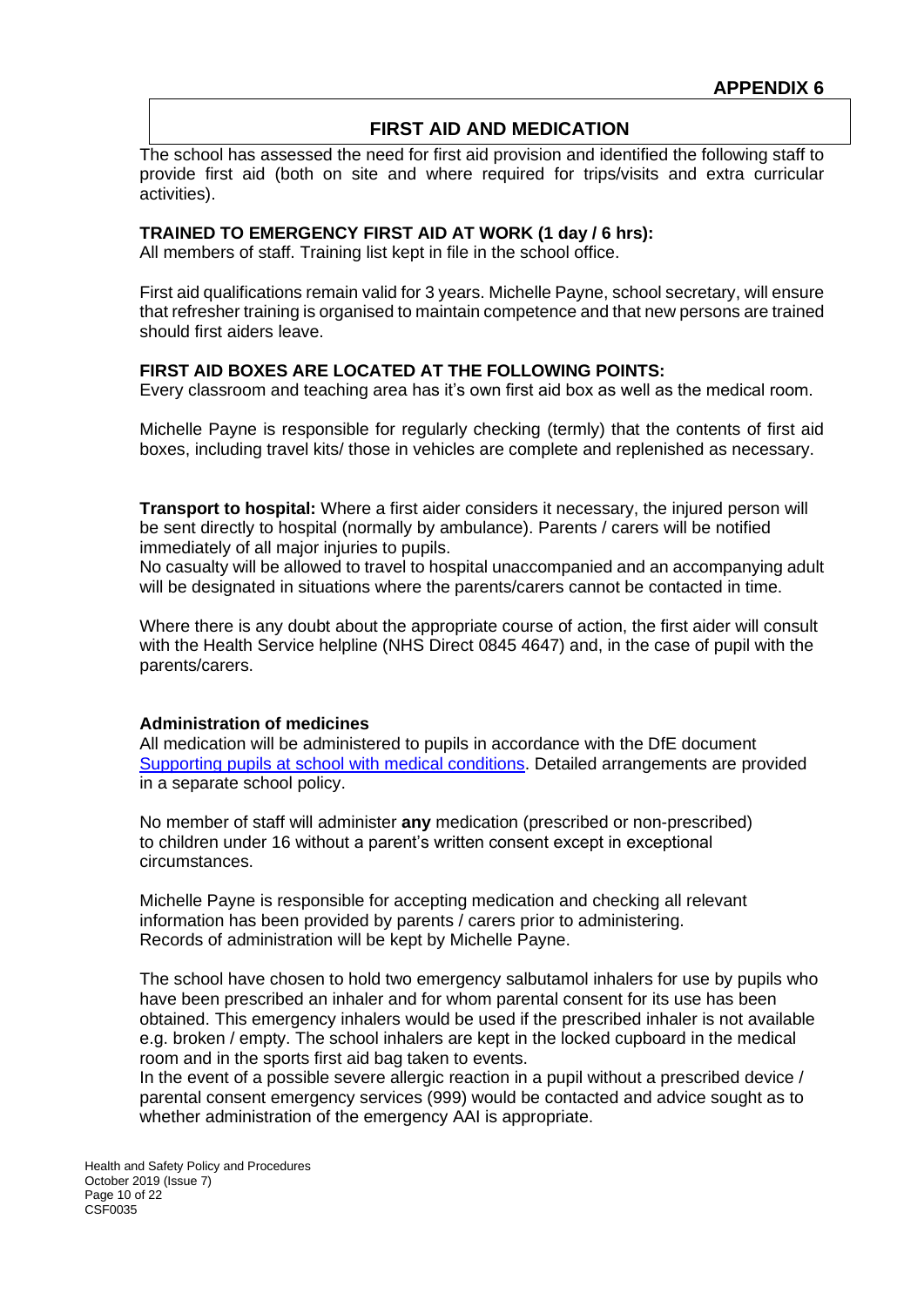All non emergency medication kept in school is securely stored lockable cabinet in the medical room, refrigerated meds kept in clearly labelled container within fridge with access strictly controlled. All pupils know how to access their medication. Under no circumstances will medication be stored in first aid boxes.

Emergency medication and devices such as asthma inhalers, blood glucose testing meters and adrenaline pens are always readily available to children and not locked away. These are kept in individual boxes in the first aid room, and clearly labelled with the child's name, photo and health plan..

In the event of a possible severe allergic reaction in a pupil without a prescribed device / parental consent emergency services (999) would be contacted and advice sought as to whether administration of the emergency AAI is appropriate.]

### **Individual Health Care Plans (IHCP)**

Parents / carers are responsible for providing the school with up to date information regarding their child's health care needs and providing appropriate medication.

IHCPs are in place for those pupils with significant medical needs e.g. chronic or ongoing medical conditions such as diabetes, epilepsy, anaphylaxis etc.

The IHCP is developed with the pupil (where appropriate), parent/carer, designated named member of school staff, specialist nurse (where appropriate) and relevant healthcare services. These plans will be completed at the beginning of the school year / when child enrols / on diagnosis being communicated to the school and will be reviewed annually by Louisa hawker, SENCO.

All staff are made aware of any relevant health care needs and copies of health care plans are available in the cupboard in the medical room.

Staff will receive appropriate training related to health conditions of pupils and the administration of medicines by a health professional as appropriate.

### **APPENDIX 7**

## **ACCIDENT REPORTING PROCEDURES**

### **Accidents to employees**

Employees must report all accidents, violent incidents and near misses. Where HCC is the employer then **all** employee incidents must be reported to HCC using the online accident/incident reporting system hosted on Solero.

Employee accident / incident forms are to be retained for a minimum of 3 years.

### **Accidents to pupils and other non-employees (members of public / visitors to site etc.)**

A local accident book I the cupboard in the medical book is used to record all minor incidents to non-employees, more significant incidents as detailed below must also reported to HCC using the online accident reporting system hosted on Solero.

- Major injuries.
- Accidents where significant first aid treatment has been provided.
- Accidents which result in the injured person being taken from the scene of the accident directly to hospital.

Health and Safety Policy and Procedures October 2019 (Issue 7) Page 11 of 22 CSF0035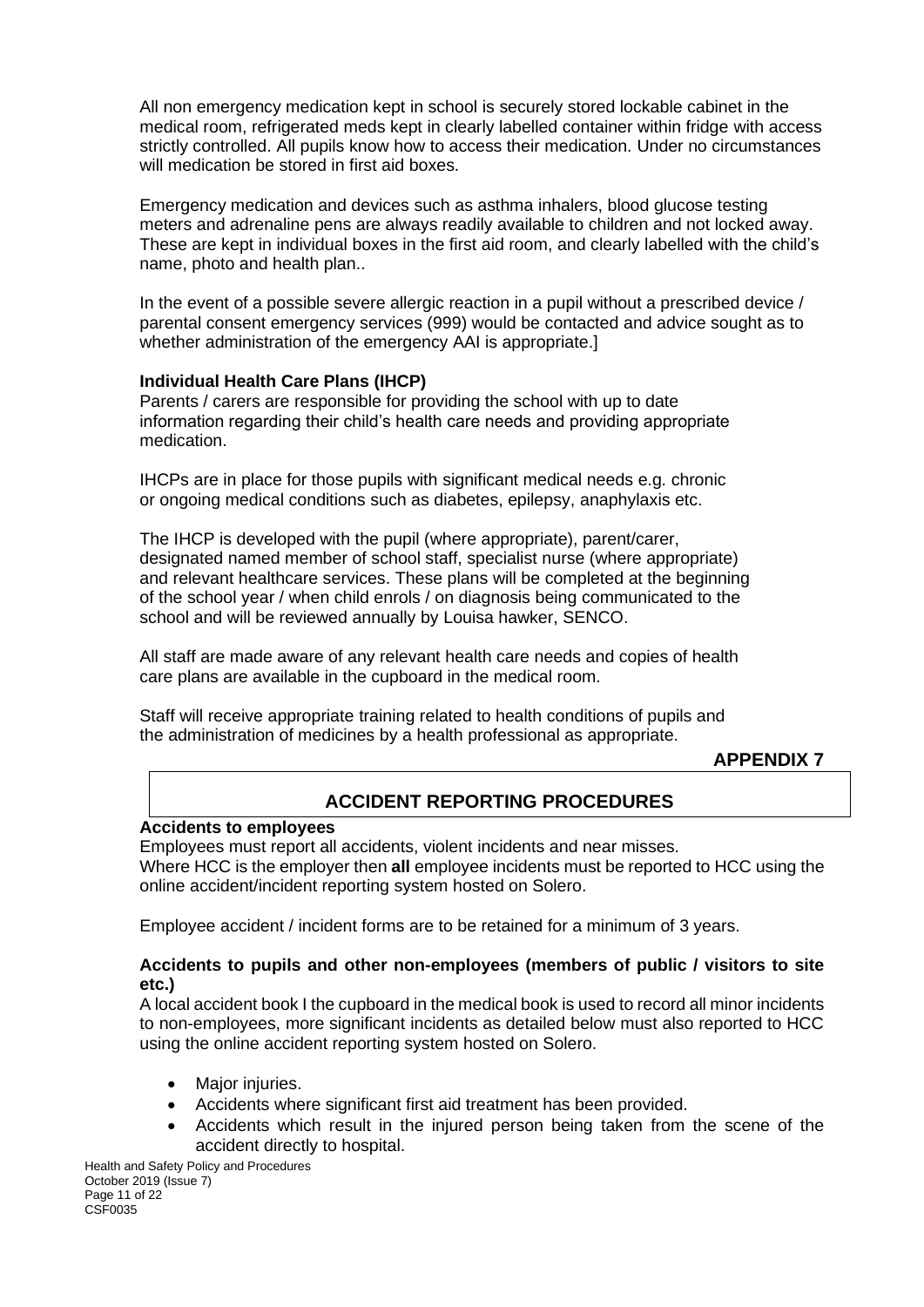• Accidents arising from premises / equipment defects.

Parents / carers will be notified immediately of all major injuries.

Pupil / student accident forms are to be retained for a minimum of 3 years after their  $18<sup>th</sup>$ Birthday.

#### **All Accidents**

All major incidents will be reported to the Headteacher and and the Governing Body.

Accidents will be monitored for trends and a report made to the Governing Body as necessary.

The Headteacher, or their nominee, will investigate accidents and take remedial steps to avoid similar instances recurring. Faulty equipment, systems of work etc. must be reported and attended to as soon as possible. Any relevant learning points will be communicated to relevant staff and pupils / students.

#### **Reporting to the Health and Safety Executive (HSE)**

The Headteacher is responsible for ensuring all RIDDOR reportable incidents are reported.

Incidents involving a fatality or major injury will be reported immediately to the Health and Safety Executive (HSE) on 0345 300 9923 and the Education Health and Safety team on 01992 556478.

Incidents resulting in the following outcomes must be reported to the HSE via their online reporting system <http://www.hse.gov.uk/riddor/> within 15 days of the incident occurring.

- A pupil or other non-employee being taken directly to hospital for treatment and the accident arising as the result of the condition of the premises / equipment, due to the way equipment or substances were used or due to a lack of supervision / organisation etc.
- Employee absence or inability to carry out their normal duties as the result of a work related accident, for periods of 7 days or more (including W/E's and holidays).

See the HSE information sheet ['Incident reporting in schools'](http://www.hse.gov.uk/pubns/edis1.pdf) EDIS1 REV 3

**For VC and Community schools any incident notified to the HSE must also be reported to the LA's Health and Safety Team.**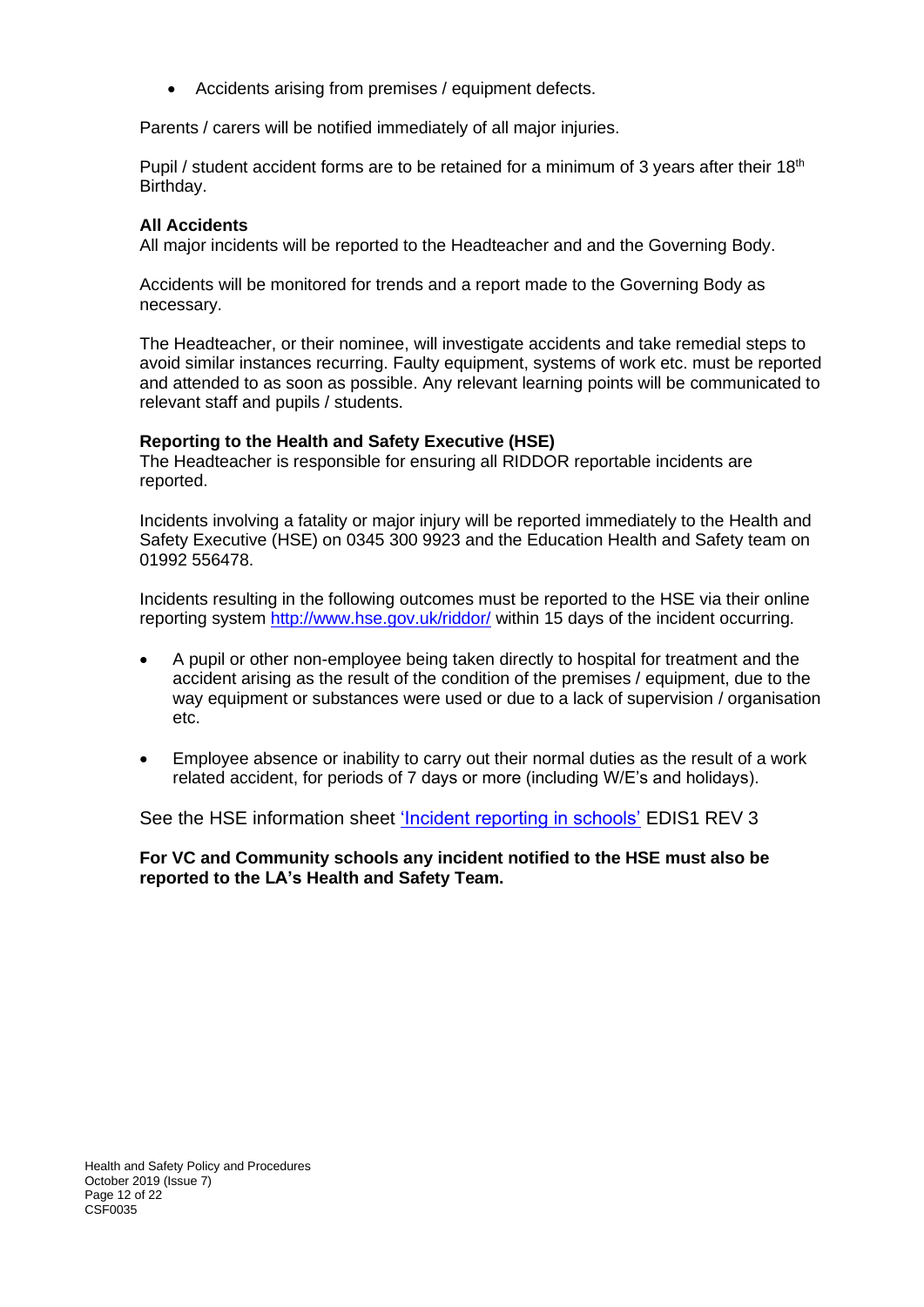## **HEALTH AND SAFETY INFORMATION & TRAINING**

#### **Consultation**

#### **Health and safety forms part of the Head teachers termly report to Governors.**

The full governing body meets termly to discuss health, safety and welfare issues affecting staff, pupils or visitors. Action points from meetings are brought forward for review by school management. The Health and Safety Governor completes an audit and actions raised are also discussed during Governors meetings.

#### **Communication of Information**

Information and guidance on how to comply with the LA's health and safety policy is given in the [Education Health and Safety Manual,](http://www.thegrid.org.uk/info/healthandsafety/manual.shtml#p) which is available for reference via the Grid.

The Health and Safety Law poster is displayed in the staff room.

The Education Health and Safety Team, Tel: 01992 556478 provide competent health and safety advice for Community, Community Special and VC schools.

### **Health and Safety Training**

All employees will be provided with:

- a copy of and induction training in the requirements of this policy;
- update training in response to any significant change:
- training in specific skills needed for certain activities, (e.g. use of hazardous substances, work at height etc.) and
- refresher training where required.

Any new instructions or restrictions will be communicated to all staff via staff meetings and recorded in minutes and highlighted as part of the standard cycle of policy review.

Training records will be kept in the school office and updated by Michelle Payne Michelle Payne, school secretary, is responsible for co-ordinating health and safety training needs and

for including details in the training and development plan. This includes a system for ensuring that refresher training is undertaken within the prescribed time limits.

The Headteacher will be responsible for assessing the effectiveness of training received and ensuring staff are competent to undertake their duties.

Each member of staff is also responsible for drawing the Headteacher's / line managers attention to their own personal needs for training and for not undertaking duties unless they are confident that they have the necessary competence.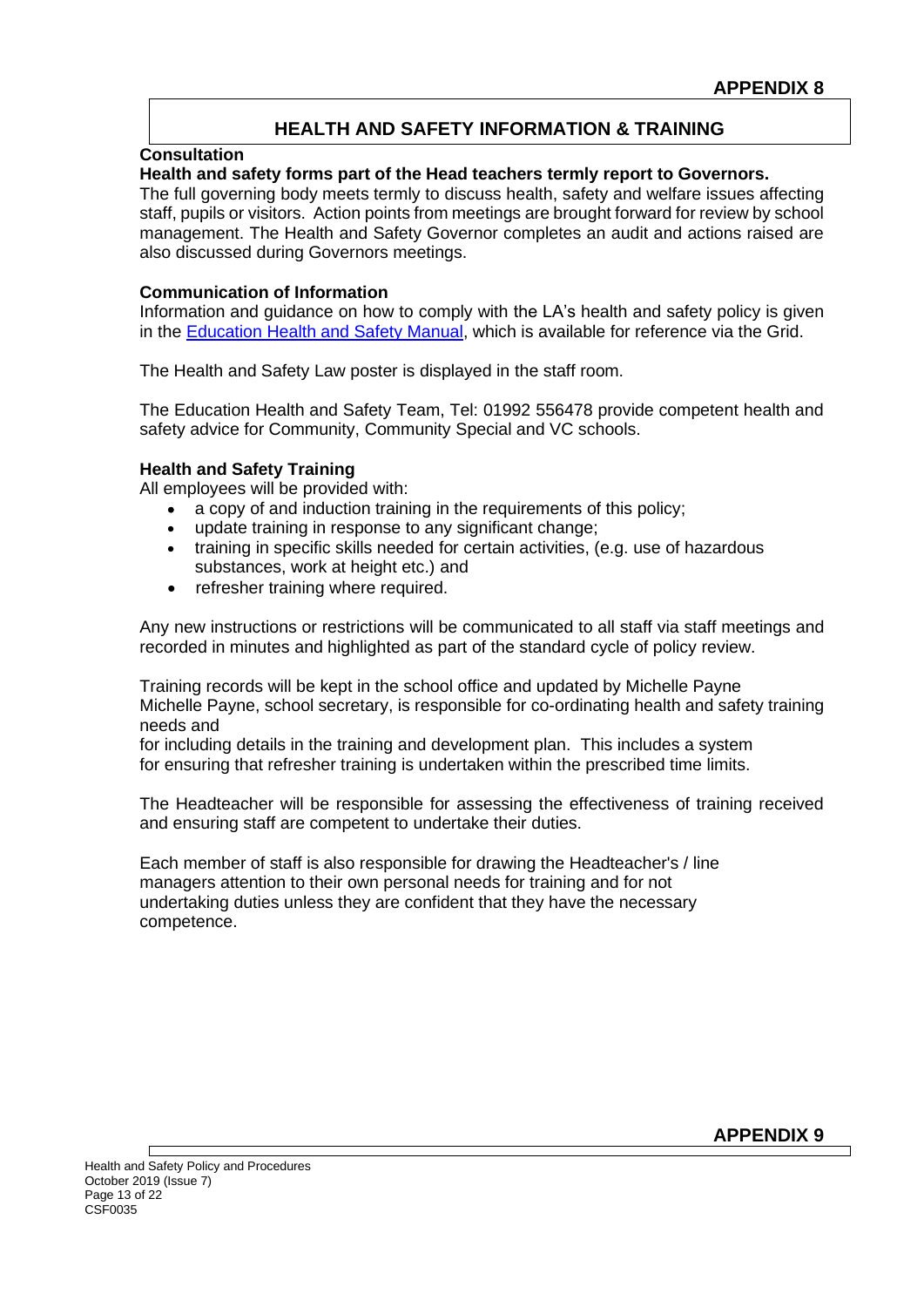## **PERSONAL SAFETY / LONE WORKING**

The school believes that staff should not be expected to put themselves in danger and will not tolerate violent / threatening behaviour to its staff.

Staff will report any such incidents to the Headteacher. The school will work in partnership with the LA and police where inappropriate behaviour/ individual conduct compromises the school's aims in providing an environment in which the pupils and staff feel safe.

#### **Lone working**

Staff are encouraged not to work alone in school. Work carried out unaccompanied or without immediate access to assistance should be risk assessed to determine if the activity is necessary.

**Work involving potentially significant risks (for example work at height) must not be undertaken whilst working alone.**

Staff working outside of normal school hours must obtain permission of the Headteacher and sign in and out of the school premises.

Where lone working cannot be avoided staff should ensure they have means to summon help in an emergency e.g. access to a telephone or mobile phone etc.

### **School staff responding to call outs**

Nominated key holders attending empty premises where there has been an alarm activation should do so with a colleague if possible. They should not enter the premises unless they are sure it is safe to do so.

**APPENDIX 10**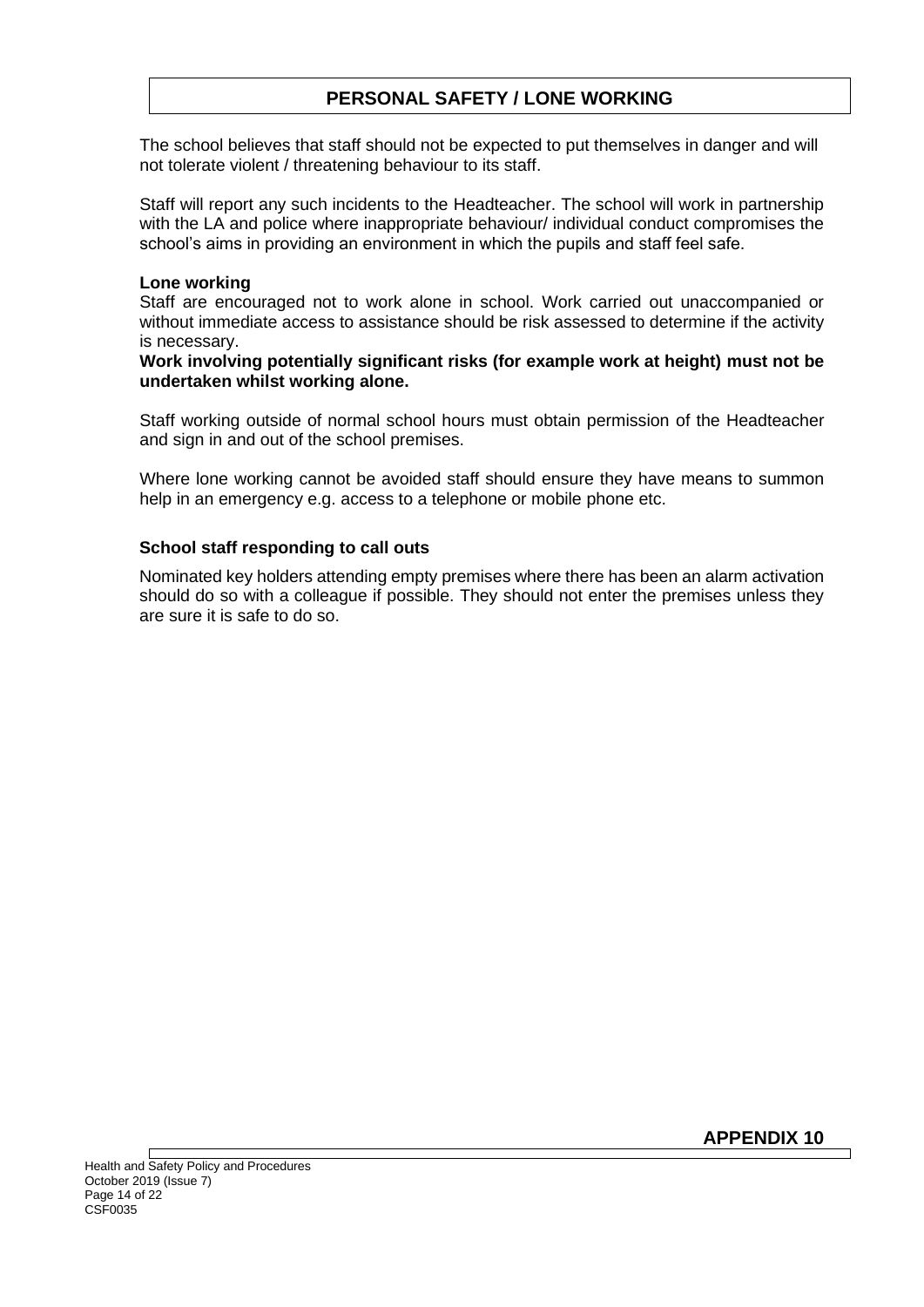## **PREMISES AND WORK EQUIPMENT**

All staff are required to report to Samantha Decker, site manager, any problems found with the premises or plant/equipment. Defective equipment will be clearly marked and taken out of service by storing in a secure location pending repair / disposal.

Where premises defects are identified a dynamic assessment is conducted to determine if the area should be isolated / cordoned off whilst awaiting repair.

Samantha Decker is responsible for identifying all plant and equipment in an equipment register and ensuring that any specific training or instruction needs, personal protective equipment requirements are identified and relevant risk assessments conducted where required.

Equipment restricted to those users who are authorised / have received specific training is detailed in the register.

#### **Planned maintenance / inspection**

Regular inspection and testing of school plant and equipment is conducted to legislative requirements by competent contractors. Records of such monitoring will be kept in / by Samantha Decker (Key areas for compliance are outlined in 'Maintenance and inspection requirements on the [Grid](http://www.thegrid.org.uk/info/healthandsafety/manual.shtml#m) and the DfE's [Good Estate Management for schools](https://www.gov.uk/guidance/good-estate-management-for-schools/health-and-safety) )

#### **Curriculum Areas**

Subject leaders are responsible for ensuring maintenance requirements for equipment in their areas are identified and implemented.

#### **Electrical Safety**

All staff will conduct a basic visual inspection of plugs, cables and electrical equipment prior to use. Defective equipment will be reported to Samantha Decker.

All portable items of electrical equipment will be subject to formal inspection and testing (Portable Appliance Testing (PAT)) on an identified cycle (dependant upon the type of equipment and the environment it is used in).

All earthed equipment (class 1) and cables attached to such equipment will be tested annually.

This inspection and testing will be conducted by a qualified contractor annually frequency of inspection and testing.

Samantha Decker is responsible for keeping an up-to-date inventory of all relevant electrical appliances and for ensuring that all equipment is available for testing

Personal items of equipment (electrical or mechanical) should not be brought into the school without prior authorisation and must be subjected to the same tests as school equipment.

A fixed electrical installation test (fixed wire test) will be conducted by a qualified contractor every 5 years. Records of these inspections and certification will be maintained and remedial works arising acted upon in a timely manner.

#### **External play equipment**

External play equipment will only be used when appropriately supervised. This equipment will be checked daily before use for any apparent defects, and Samantha Decker will conduct and record a formal [termly inspection](http://www.thegrid.org.uk/info/healthandsafety/documents_manual/outdoor_play_equipment_checklist.doc) of the equipment.

Health and Safety Policy and Procedures October 2019 (Issue 7) Page 15 of 22 CSF0035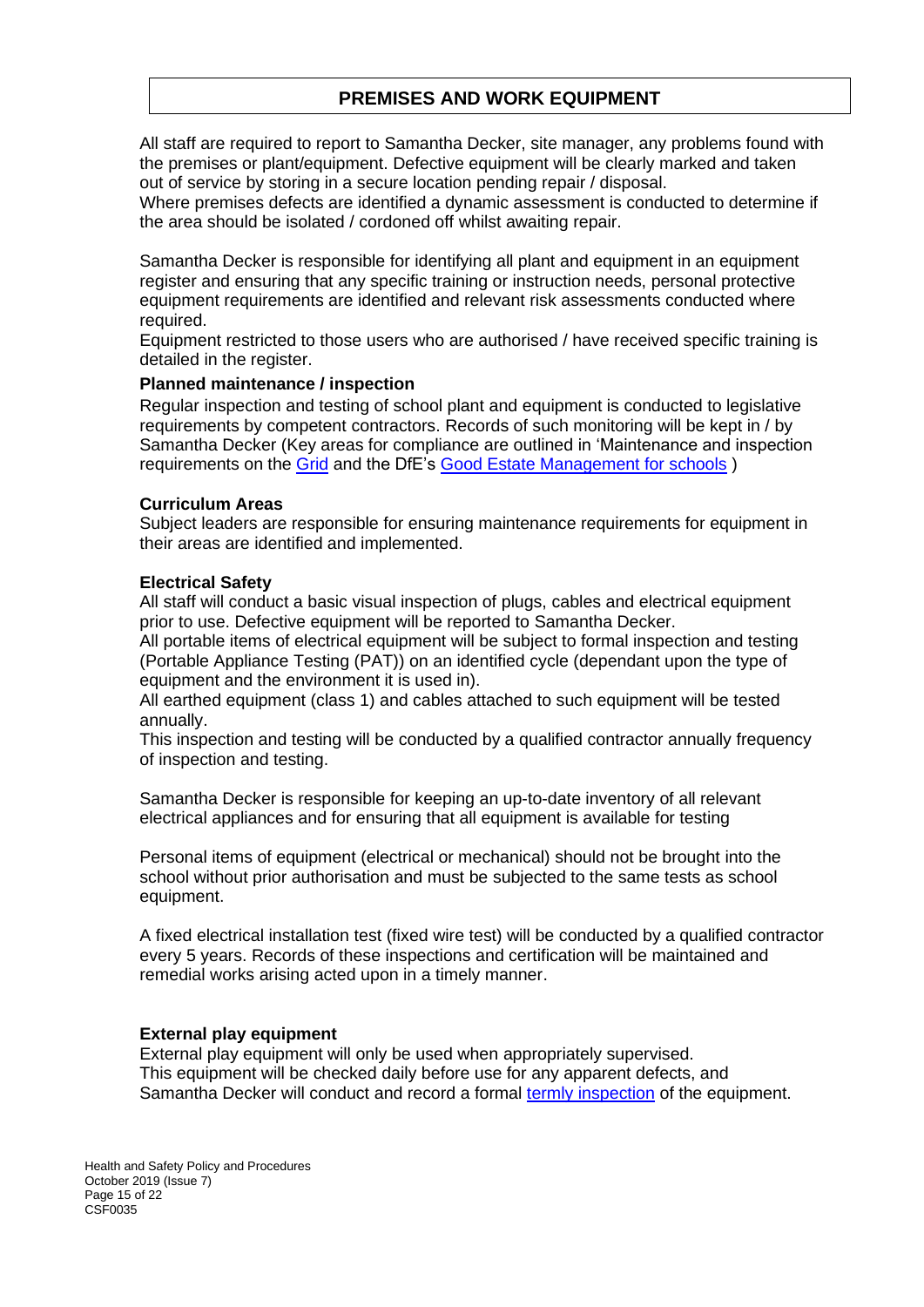PE and Play equipment is also subject to an annual inspection by a contractor. Completed certificates are kept in the school file in the office. This is regularly checked by school Governors.

Health and Safety Policy and Procedures October 2019 (Issue 7) Page 16 of 22 CSF0035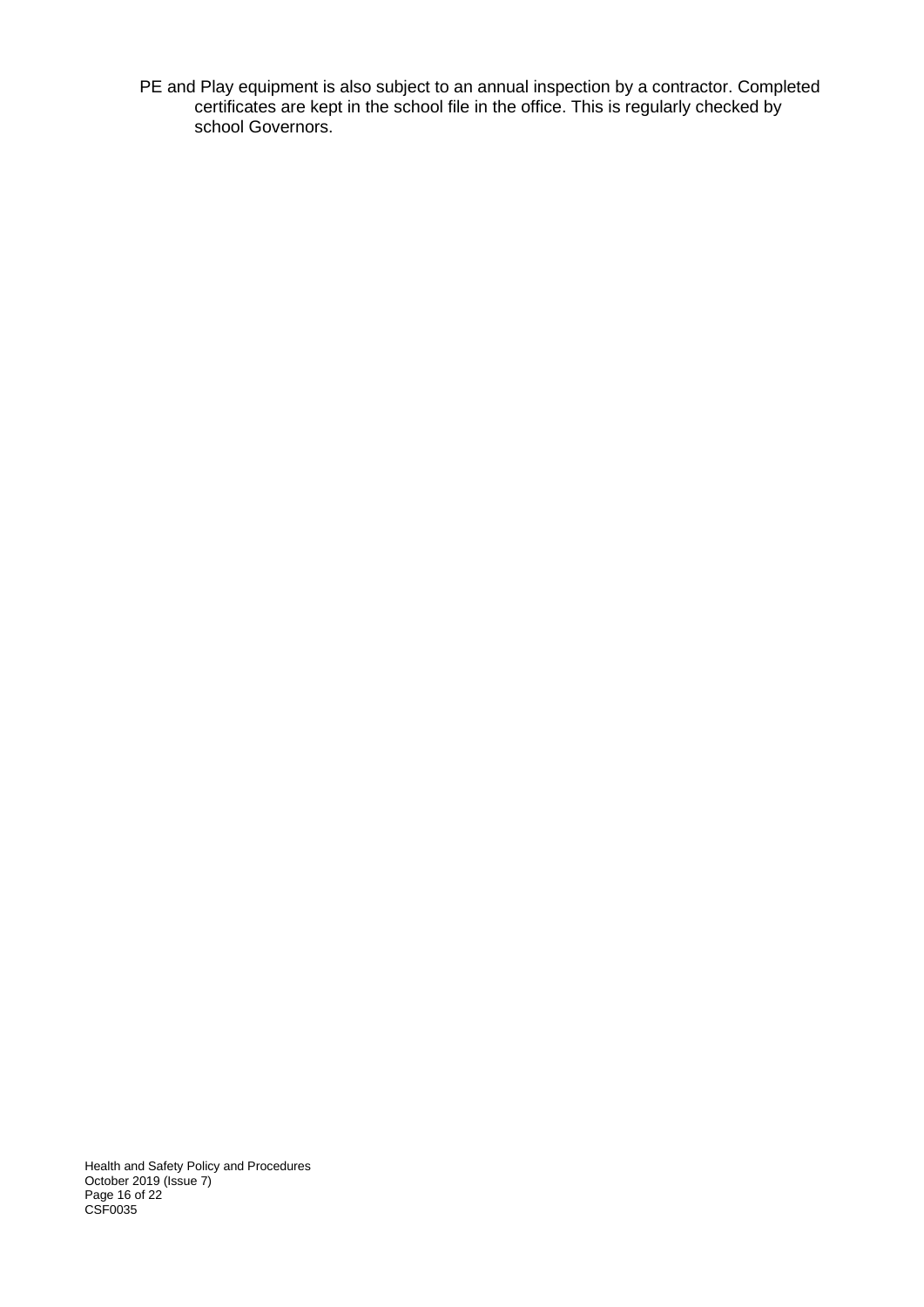An asbestos survey and management plan is in place for the school in accordance with [HCC's asbestos policy.](http://www.thegrid.org.uk/info/healthandsafety/manual.shtml#A) The school's most recent asbestos management survey was conducted on 2018.

The school's asbestos log (including school plans, asbestos survey data and site specific management plan) is held the Head teacher's office.

The Headteacher will ensure that **all** school staff (and others such as catering and cleaning staff who may not be employed directly by the school) are made aware of the location of asbestos containing materials (ACM) within their work areas.

**Under no circumstances must staff undertake any work which could disturb the fabric of the building or fixed equipment, e.g. affixing anything to walls without first obtaining approval from an Asbestos Authorising Officer.** (Even stapling / pushing a drawing pin into ACM may result in the release of fibres into the air.)

In the event of any damage occurring to materials known or suspected to contain asbestos this will be reported to one of the school's asbestos authorising officers and the area immediately evacuated and closed / locked off.

Professional advice will be sought and details of the incident reported to HCC's asbestos team [asbestos@hertfordshire.gov.uk.](mailto:asbestos@hertfordshire.gov.uk)

The school's asbestos authorising officers are Emma McGuigan, Paul Heskin and Samantha Decker and refresher training is required 3 yearly.

Prior to **any** work commencing on the fabric of the building or fixed equipment (e.g. boilers, kilns etc.), either by contractors or school staff, one of the asbestos authorising officers **must** check the asbestos log and establish whether permission to work can be given.

The Headteacher / asbestos authorising officers shall ensure:

- That the asbestos log is consulted at the earliest possible opportunity and that **all** work affecting the fabric of the building or fixed equipment is entered in the permission to work log and signed by those undertaking the work.
- A visual inspection of asbestos containing materials remaining on site is conducted and recorded (legal requirement to do so annually as a minimum).
- The limitations of the management survey and areas of the building that have **not** been surveyed are understood and considered as part of the permission to work process e.g. areas above 3m in height, within ceiling voids (where panels / tiles are fixed), floor voids and ducts etc.
- All records pertaining to asbestos are effectively maintained and retained (legal requirement to do so for a period of 40 years).
- The school's asbestos management plan is kept up to date and that any asbestos works (removal, new project specific surveys etc.) are notified to the LA via [asbestos@hertfordshire.gov.uk.](mailto:asbestos@hertfordshire.gov.uk)
- Where more invasive works and / or works which go beyond the limitations of the management survey are planned, a refurbishment / demolition survey will be commissioned to obtain a comprehensive assessment of all ACMs that could be affected prior to the works commencing.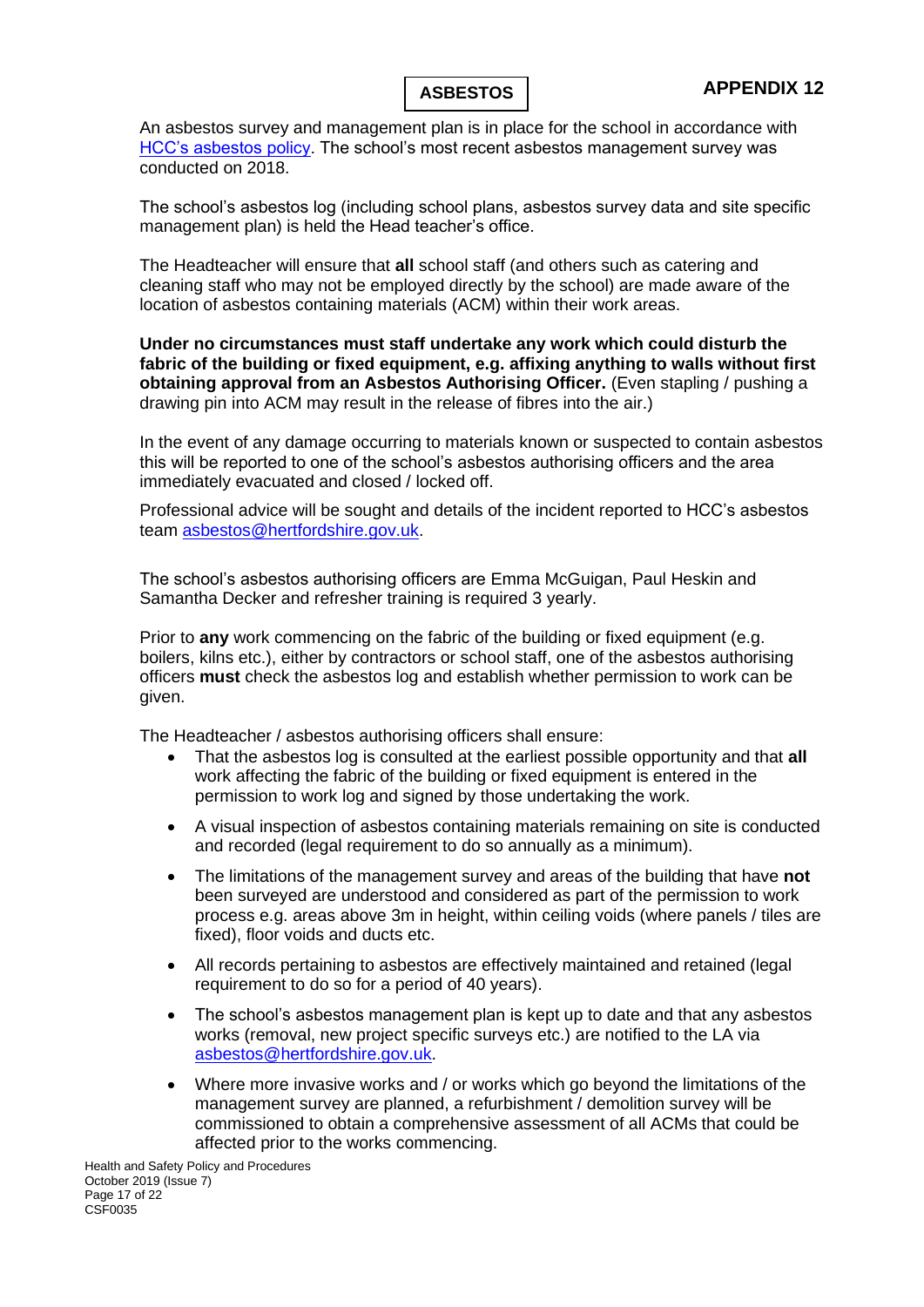**APPENDIX 13**

### **CONTRACTORS**

All contractors used by the school shall ensure compliance with relevant health and safety legislation, guidance and good practice.

All contractors must report to the school office where they will be asked to sign the visitors book and wear an identification badge. Contractors will be issued with guidance on emergency procedures, relevant risks, and local management arrangements.

Samantha Decker is responsible for monitoring areas where the contractor's work may directly affect staff and pupils and checking whether expected controls are in place and working effectively.

#### **School managed projects**

The [Construction \(Design and Management\) Regulations 2015](http://www.hse.gov.uk/construction/cdm/2015/index.htm?ebul=gd-cons/jun15&cr=1)<sup>1</sup> applies to all building, demolition, repair and maintenance or refurbishment work.

Where the school undertakes projects direct the governing body are considered the 'client' and therefore have additional statutory obligations. These projects are managed by Samantha Decker on the school's behalf who will ensure landlords consent has been obtained and, where applicable, all statutory approvals, such as planning permission and building regulations have been sought.

To ensure contractor competency the school uses a property framework contractor as a method of procuring works. These contractors have satisfied the County Council that they understand and abide by health and safety regulations. Details can be found at <http://www.thegrid.org.uk/info/premises/property.shtml>

Contractors will be required to provide a construction phase plan, risk assessments and method statements detailing the safe systems of work to be used prior to works commencing on site.

Risk assessments and method statements shall be specific to the site and all aspects of the works to be undertaken. The school, contractors and any subcontractors involved will exchange relevant information regarding the work activities and agree the risk assessments.

**APPENDIX 14**

**WORK AT HEIGHT**

 $1$  Such projects are notifiable to the HSE where the work exceeds 30 days or involves more than 500 person days of work. In such instances and/ or if there will be more than 1 contractor on site at the same time (in which case a principal designer and principal contractor must be appointed in writing by the client) it is recommended that an agent be used to work on the schools behalf.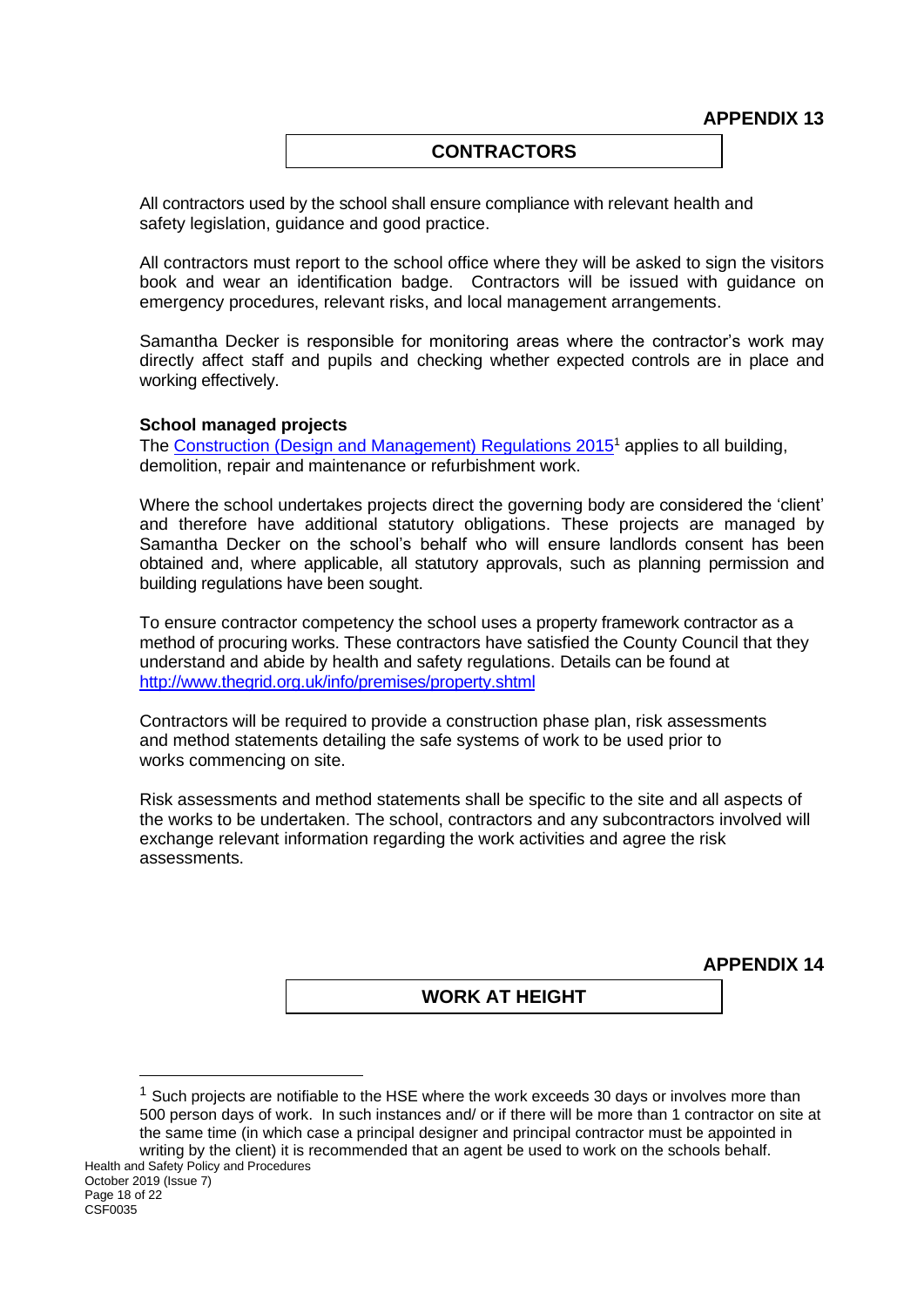Working at height can present a significant risk, where such activities cannot be avoided a task specific risk assessment will be conducted to ensure such risks are adequately controlled. A copy of this assessment will be provided to employees authorised to work at height.

Storage above head height is minimised as far as possible, where this cannot be avoided only light-weight and rarely-used items are stored there.

When working at height (including accessing storage or putting up displays) appropriate stepladders or kick stools are to be used. Staff must not climb onto chairs etc.

Only those persons who have been trained to use ladders safely may use them. Basic instruction is provided to all staff who use ladders / stepladders, see [http://www.hse.gov.uk/pubns/indg455.htm.](http://www.hse.gov.uk/pubns/indg455.htm)

Formal training on work at height, use of ladders, mobile tower scaffolds etc. will be provided where a significant risk is identified as part of an individuals role e.g. site staff, drama, ICT technician etc.

The establishments nominated person(s) responsible for work at height is Samantha Decker.

The nominated person(s) shall ensure:

- all work at height is properly planned and organised;
- the use of access equipment is restricted to authorised users;
- all those involved in work at height are trained and competent to do so;
- the risks from working at height are assessed and appropriate equipment selected;
- a register of access equipment is maintained, all equipment is regularly inspected and maintained with any defective equipment taken out of use until repaired / replaced
- any risks from fragile surfaces is properly controlled.

**APPENDIX 15**

### **LIFTING AND HANDLING**

Generic risk assessments for regular manual handling operations are undertaken and staff provided with information on safe moving and handling techniques.

**Staff should ensure they are not lifting heavy items and equipment unless they have** 

Health and Safety Policy and Procedures October 2019 (Issue 7) Page 19 of 22 CSF0035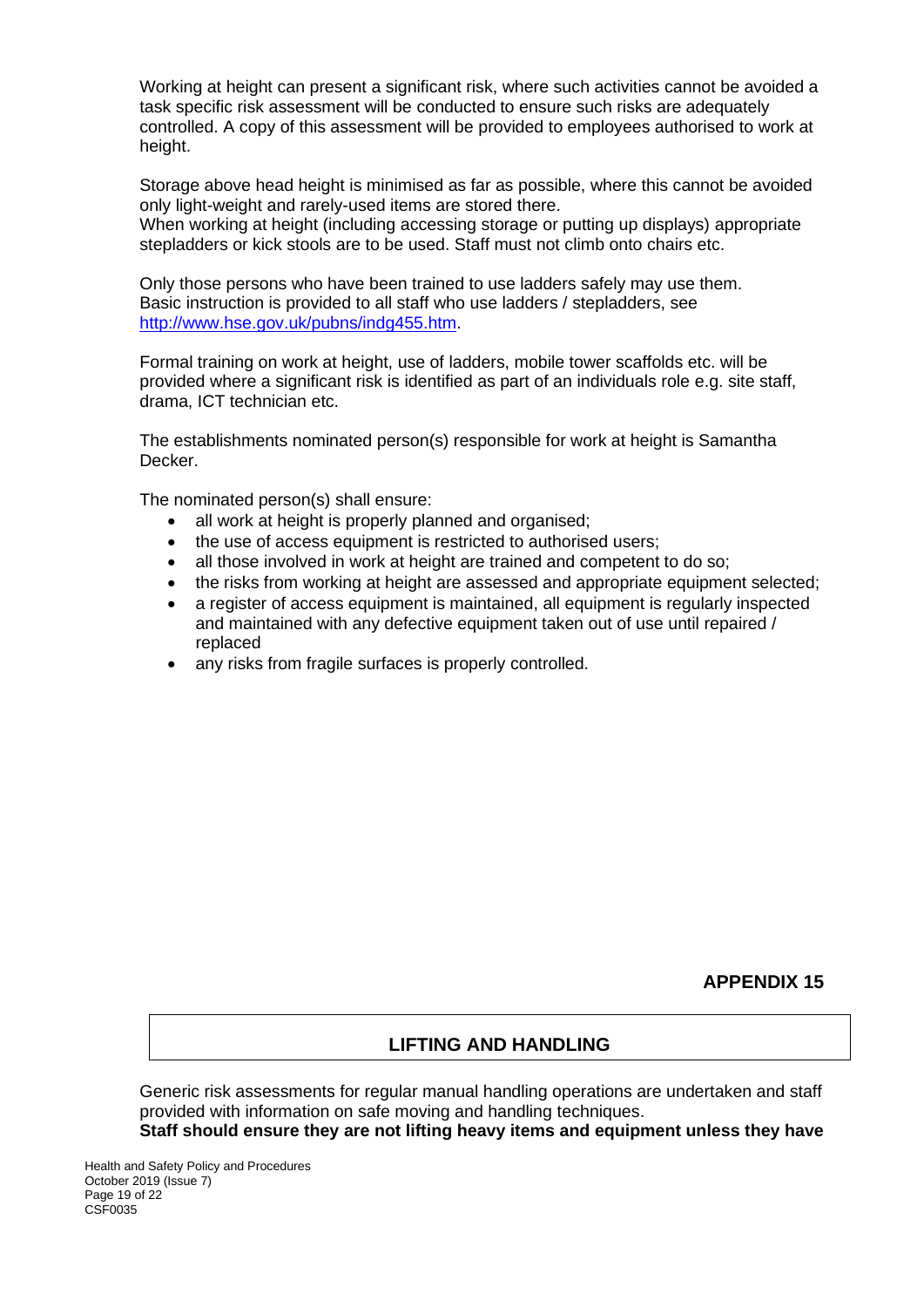### **received training and/or equipment in order to do so safely.**

Those manual handling activities which present a significant risk to the health and safety of staff, will be reported to Samantha Decker and where such activities cannot be avoided a risk assessment will be conducted to ensure such risks are adequately controlled. A copy of this assessment will be provided to employees who must follow the instruction given when carrying out the task.

#### **Paediatric Moving and Handling**

All staff who move and handle pupils have received appropriate training (both in general moving and handling people techniques and specific training on any lifting equipment, hoists, slings etc. they are required to use).

All moving and handling of pupils has been risk assessed and recorded by a competent member of staff.

Equipment for moving and handling people (hoists, slings etc.) is subject to inspection on a 6 monthly basis by a competent contractor.

**APPENDIX 16**

## **DISPLAY SCREEN EQUIPMENT (DSE)**

All staff who use computers daily, as a significant part of their normal work *(significant is taken to be continuous / near continuous spells of an hour or more at a time*) e.g. admin / office staff shall have a DSE assessment carried out.

Staff identified as DSE users are entitled to an eyesight test for DSE use every 2 years by a qualified optician (and corrective glasses if required specifically for DSE use).

Advice on the use of DSE is available in the [Education Health and Safety](http://www.thegrid.org.uk/info/healthandsafety/documents_manual/display_screen_equipment.doc) **Manual** 

**APPENDIX 17**

Health and Safety Policy and Proced October 2019 (Issue 7) Page 20 of 22 CSF0035

## **VEHICLES ON SITE**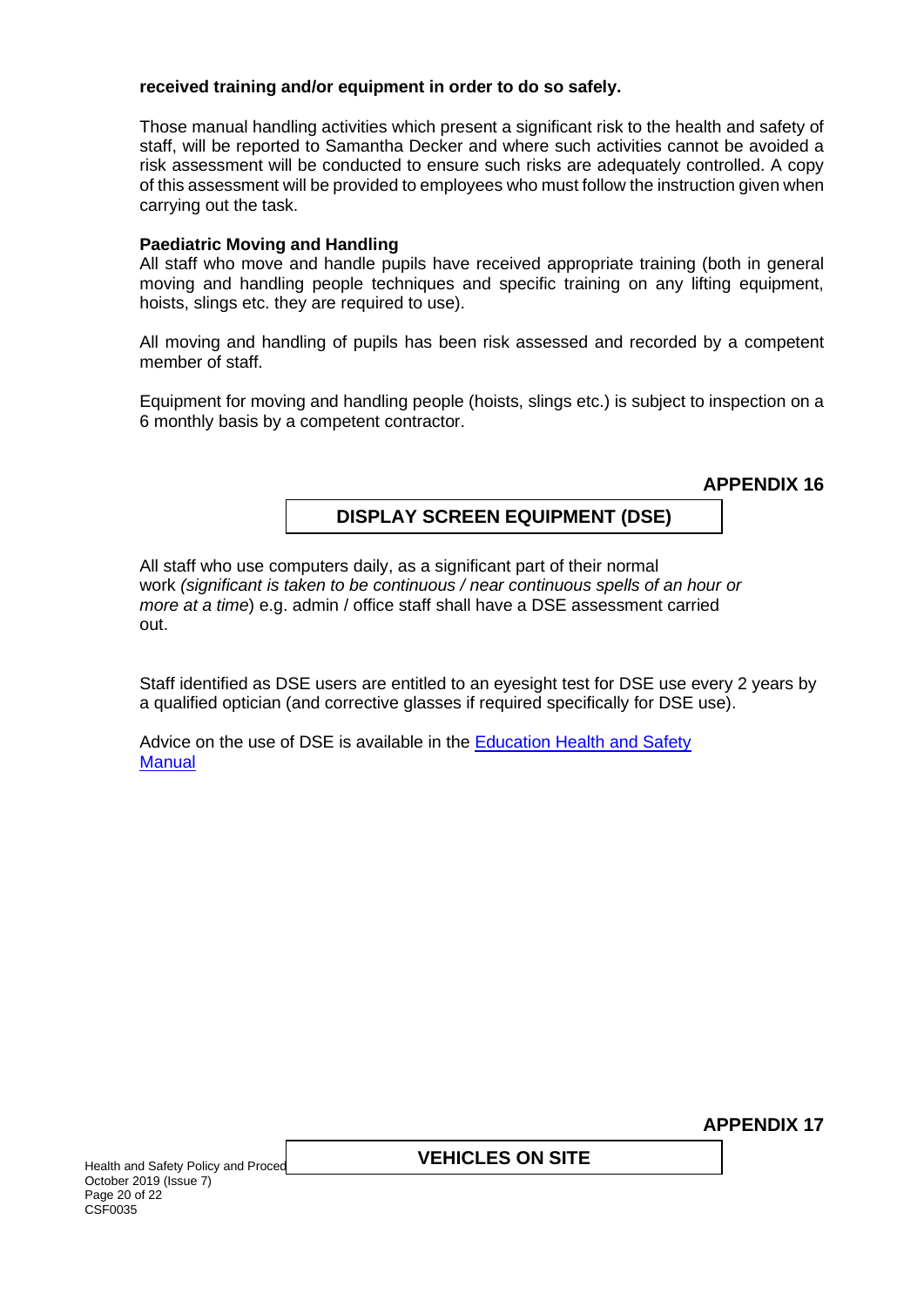Vehicular access to the school is restricted to school staff and visitors only and not for general use by parents / guardians when bringing children to school or collecting them.

Access to the school must be kept clear for emergency vehicles.

Separate pedestrian and vehicle gates are provided.

**APPENDIX 18**

### **LETTINGS / SHARED USE OF PREMISES**

Lettings are managed by Samantha Decker and Michelle Payne. All relevant polices are shared.

**APPENDIX 20**

## **STRESS / WELLBEING**

The school and governing body are committed to promoting high levels of health and well being and recognise the importance of identifying and reducing workplace stressors through risk assessment, in line with the HSE's management standards.

**APPENDIX 21**

### **LEGIONELLA**

A water risk assessment of the school has been completed in April 2019 by Nemco . Samantha Decker is responsible for ensuring that the identified operational controls are being conducted and recorded in the school's water log book.

This risk assessment will be reviewed where significant changes have occurred to the water system and/ or building footprint.

The risks from legionella are mitigated by basic operational controls and thus the following checks are undertaken and recorded.

- Water is heated and stored to 60 deg C at calorifiers (any vessel that generates heat within a mass of stored water);
- Weekly flushing of seldom used outlets and all showers (with all outlets flushed after school holiday periods);
- Monthly temperature checks on sentinel outlets (those nearest and furthest away from calorifiers;
- Quarterly disinfection / descaling of showers;
- Stored cold water tanks are inspected for compliance and safety on an annual basis by Samantha Decker and tank water temperature recorded.

All records relating to the management of Legionella must be kept for 5 years.